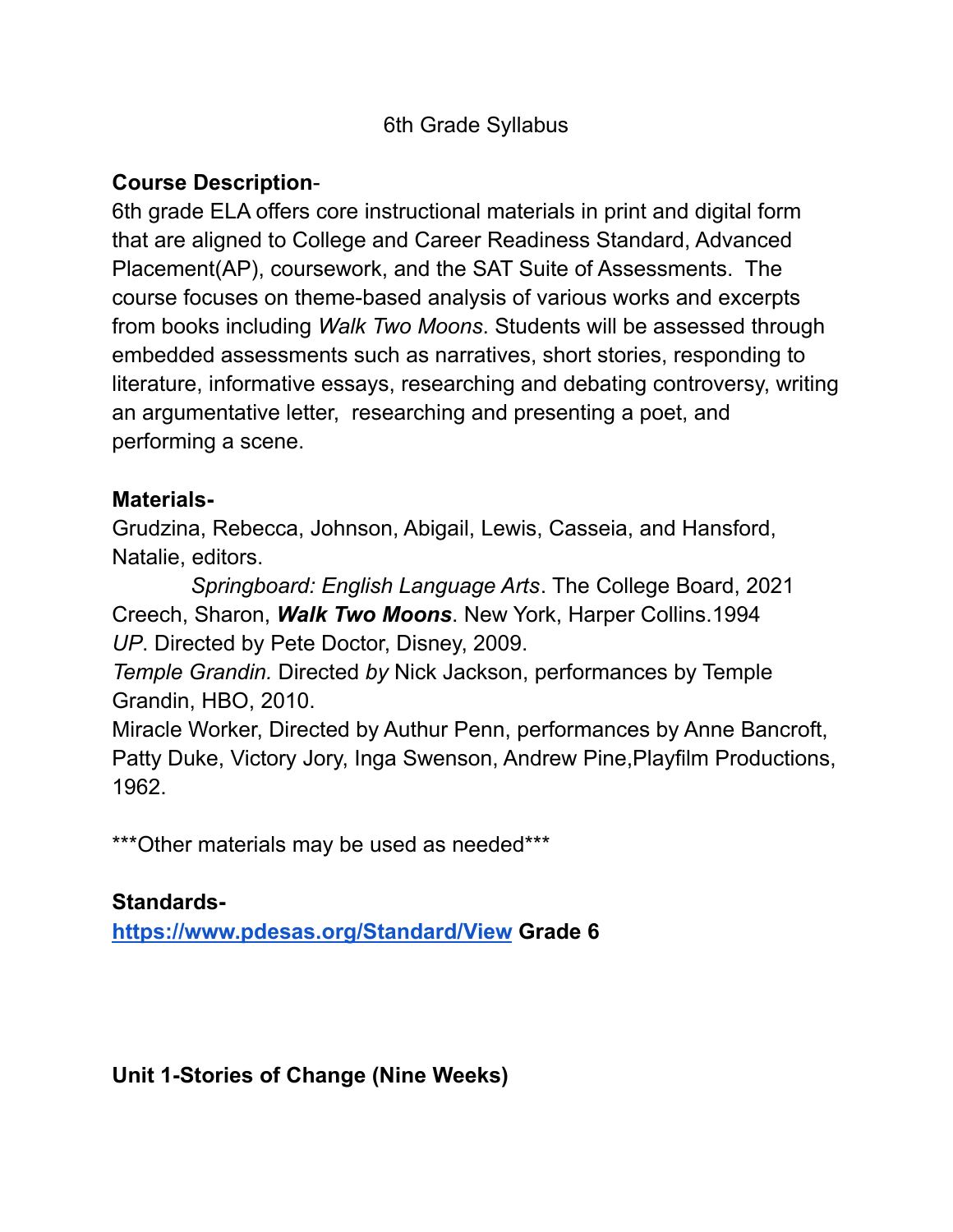## **Focus:**

To understand how change can be significant

To evaluate details to determine the key ideas of the text

To use narrative techniques such as sequencing, dialogue, and descriptive language

To write meaningful narratives using genre characteristics

To understand pronouns and the conventions of punctuating dialogue

# **Course Outline**

- A. "The Circuit" by Francisco Jimenez
- 1. Close Reading and Marking the Text
- B. "My Superpowers" by Dan Greenburg
- 1. Incident Response Reflection
- C. "Flipped" Wendelin Van Draanen
- 1. Characterization
- D. "The Jacket" by Gary Soto
- 1. Analyzing Narratives
- E. Embedded Assessment 1
- 1. Writing a Personal Narratives
- F. "Thank you M'am" by Langston Hughes
- 1. Elements of a Short Story
- G. "Orpheus and Eurydice" by Bob Blaisdell
- 1. Plot Elements
- H. "Eleven" by Sandra Cisneros
- 1. Developing a Story
- I. "The Treasure of Lemon Brown" by Walter Dean Myers
- 1. Plot Elements
- J. Embedded Assessment 2
- 1. Writing a Short Story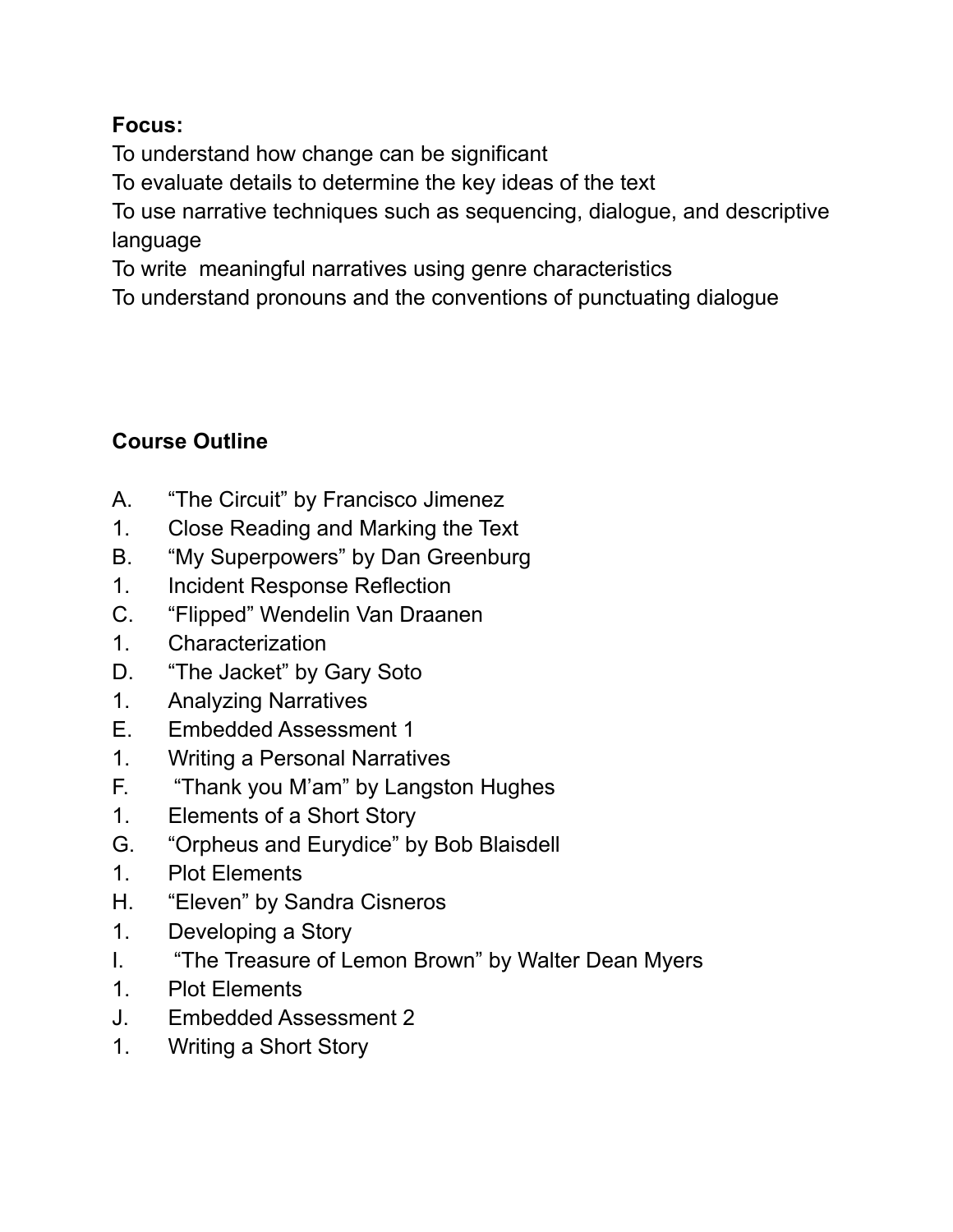#### **Language:**

Figurative/Sensory Language, Vocabulary, Dialogue, Punctuation, Vivid Verbs, Transitions, Pronouns, Varied Sentence Patterns

**Key Ideas and Details** E06.A-K. 1.1.1, **Craft and Structure** E06 .A-C 2.1.2, 2.1.3 **Integration of Knowledge and Ideas** E06.A-C. 3.1.1 **Vocabulary Acquisition and Use** E06. A-V 4.1.1, 4.1.2 **Text Types and Purposes** E06.C.1.3.1,

# **Unit 2 The Power of Change(Nine Weeks)**

## **Focus-**

To analyze literary elements

To apply a variety of non-fiction strategies to fiction and non-fiction texts.

To write informative essays

# **Course Outline-**

- A. "Up" film clip director Pete Docter
- 1. Characterization
- B. "Walk Two Moons" by Sharon Creech
- 1. Double-entry journal
- C. Embedded Assessment 1
- 1. Responding to Literature
- D. Memoir: "Saying Farewell to a Faithful Pal" by Jon Grogan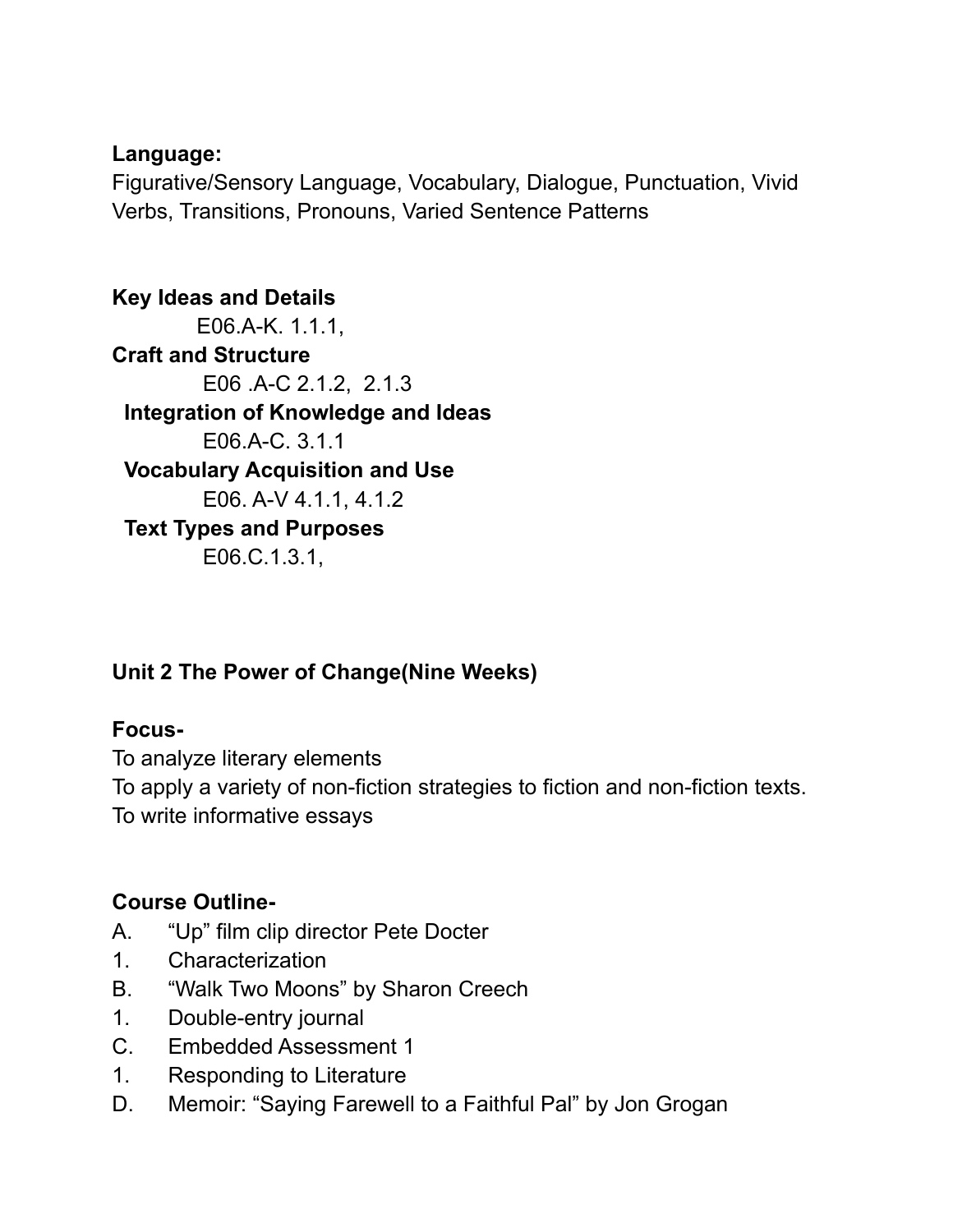1. Textual Evidence

E. Autobiography: "Dogs Make Us Human" from

Animals in Translation" by Temple Grandin and Catherine Johnson

1. Making connections through research

F. Biography: Excerpt from Chapter 6: "Hampshire School for Wayward Wizards" from Temple Grandin: "How the Girl Who Loved Cows Embraced Autism and Changed the World" by Sy Montgomery

1. Synthesizing Temple's Story

- G. Embedded Assessment 2
- 1. Writing an Informative Story Standards addressed:

**Key Ideas and Details**

E06. B-K. 1.1.1

**Craft and Structure**

E06.B-C. 2.1.2

**Integration of Knowledge and ideas**

E06.B-C. 3.1.2

**Vocabulary Acquisitions and Use**

E06. V.4.1.2

# **Language:**

Literary Terms, Plot, Subplot, setting, character, conflict, theme, pronouns, verb tense, arallel structure, noun agreement, figurative language, vocabulary

# **Unit 3- Changing Perspectives(Nine Weeks)**

# **Focus:**

To analyze argumentative texts

To practice non-fiction reading strategies

To support a claim with reasons and evidence

To engage effectively in a variety of collaborative discussions

To write an argumentative letter

To understand and use simple compound, and complex sentence structures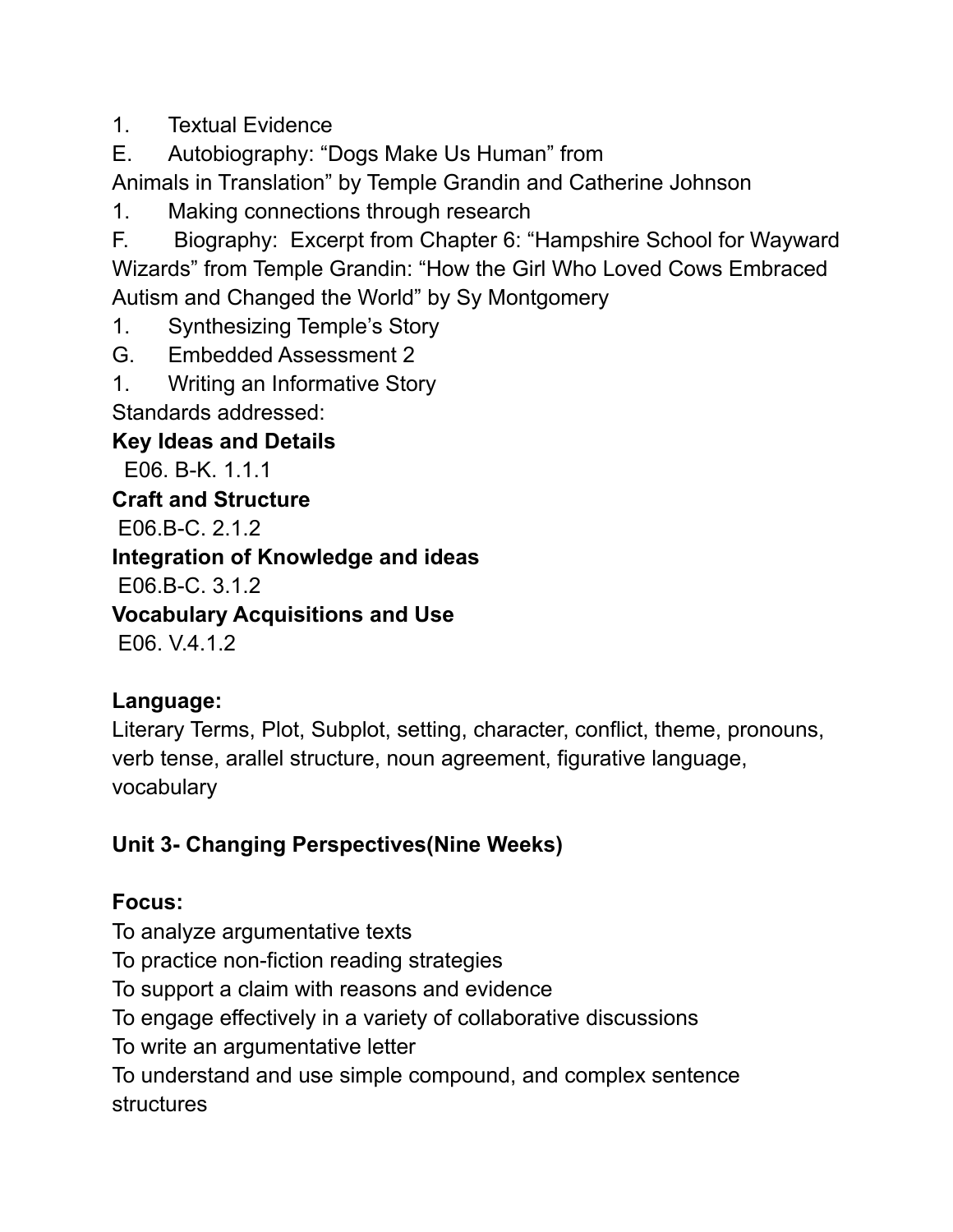## **Course Outline-**

A. Opinion Piece: "A Teacher's Defense of Homework" by Andrea **Townsend** 

- 1. Identifying Claims and Argument
- B. Opinion Piece: "A High School Student's Perspective on Homework"
- by Amedee Martella
- 1. Creating Support with Reasons and Evidence
- C. News article: "Texas Teacher Implements No Homework Policy" by Ashley May
- 1. Rereading

D. News article: "Teens Are Over Face to Face Communication" by Katy **Steinetz** 

- 1. Organizing and communicating an argument
- E. Informational Text: "Are Social Networking Sites Good for Our Society" by ProCon.org
- 1. Metacognitive Markers
- F. Embedded Assessment 1
- 1. Researching and Debating a Controversy
- G. Letter: "The First Americans" by Scott H. Peters, Grand Council Fire of American Indians
- 1. Rhetorical appeals and argumentative writing
- H. Embedded Assessment 2
- 1. Writing an Argumentative Letter

## **Standards**

**Evidence- Based Analysis of Text:**

E06. E.1.1.1, 1.1.2, 1.1.4, 1.1.6

### **Text Types and Purposes**

E06. C.1.1.5

## **Language:**

Paraphrasing, Formal Style, Punctuation for non-restrictive elements, Appositives, Complex sentences, Tone, Effective gestures for presenting, **Vocabulary**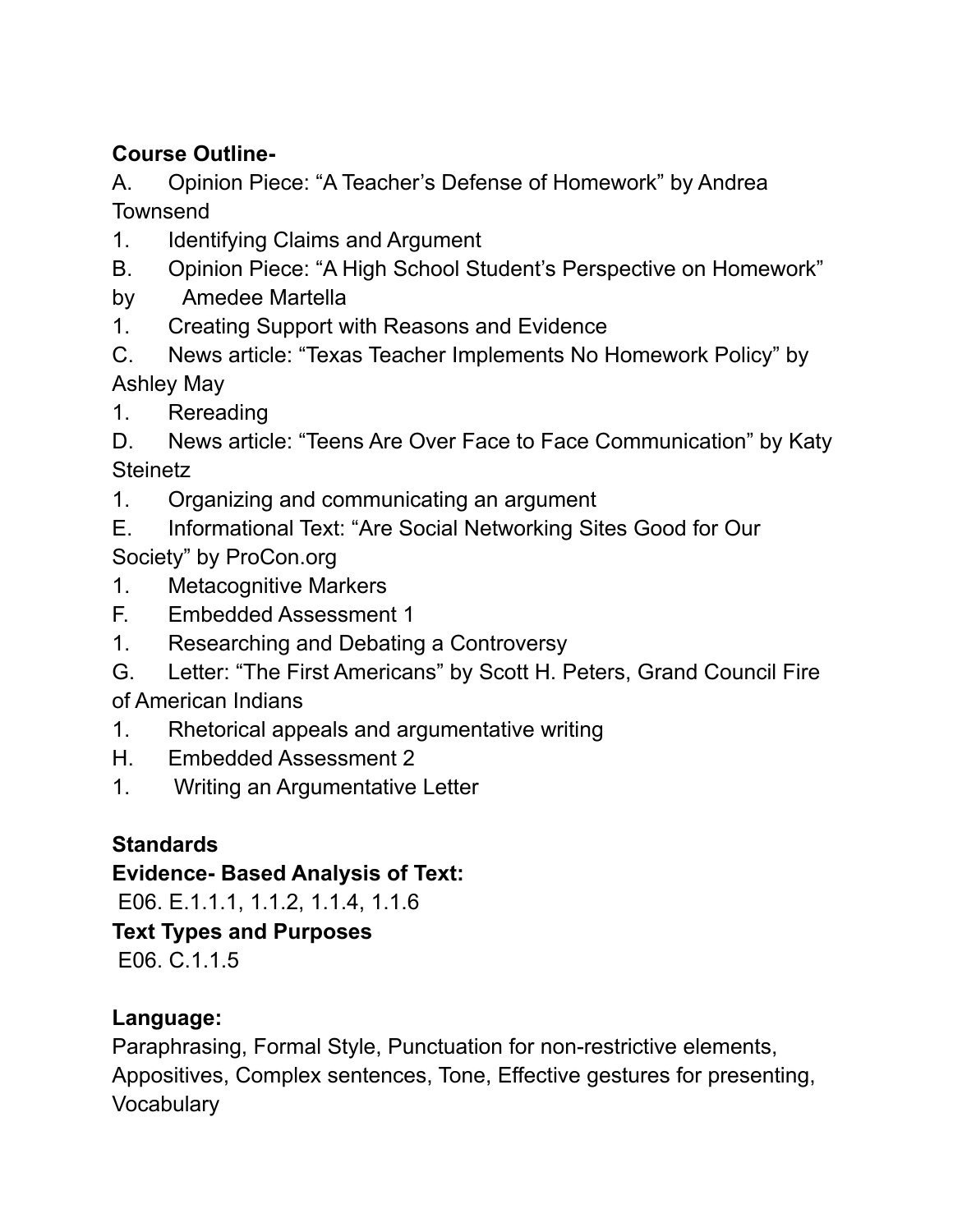# **Unit 4- A Change of Scene (Nine Weeks)**

## **Focus:**

To analyze and understand the relationship among setting, characterization, conflict, and plot To research the work and life of a poet To rehearse and present an engaging performance of a play To revise for effective sentence variety

# **Course Outline-**

- A. Limericks: "A Book of Nonsense" by Edward Lear
- 1. Oral Interpretation
- B. A Poem: Choral Reading performing Poetically
- 1. "Oranges" by Gary Soto
- 2. "Trying to Name What Doesn't Change" by Naomi Shihab Nye
- 3. "Fireflies" by Paul Fleischman
- C. Poems: Poetic Forms
- 1. "I Can Dance" by Pat Mora
- 2. "Ode to Teachers" by Pat Mora
- 3. "Dumped" by Pat Mora

D. Letter: "A Letter to Gabriela, A Young Writer" by Pat Mora and News Article: "Pat Mora's Love for Words Spreads a River of Literacy" by Julie **Ortiz** 

- 1. Work of a Poet
- E. Embedded Assessment 1
- 1. Researching and Presenting a Poet
- F. Short Story: "The Southpaw" by Judith Viorst
- 1. Analysis
- G. A film: "The Miracle Worker" directed by Arthur Penn
- 1. Genre